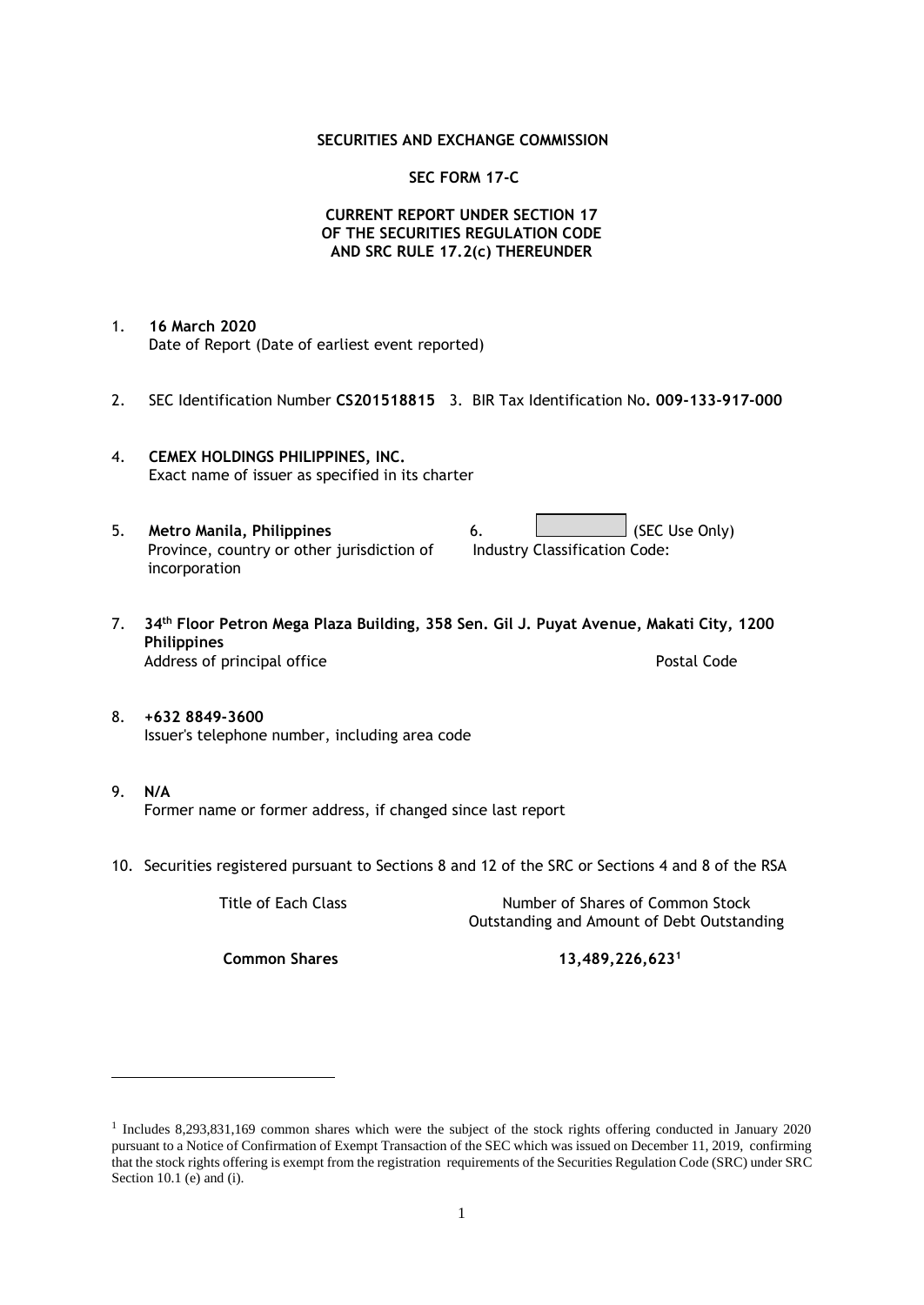#### 11. Indicate the item numbers reported herein: **Item 9 - Other Events**

CEMEX HOLDINGS PHILIPPINES, INC. (the "Company") writes<sup>2</sup> in response to the Securities and Exchange Commission's Notice issued on 12 March 2020, mandating publicly-listed companies to apprise the public of the risks and impact of the COVID-19 pandemic on their respective business operations as well as the measures to mitigate the risks of the COVID-19 pandemic that they will undertake or have undertaken.

Currently, the Company and our cement manufacturing subsidiaries, i.e., Solid Cement Corporation and APO Cement Corporation, remain operational, and there has not been a material disruption in the Company's ability to transport its products or receive materials and equipment. The health and safety of our employees, contractors and suppliers are among our top priorities, and we continue to closely monitor the developments surrounding COVID-19.

However, in addition to risks to the health and safety of employees, customers, contractors and suppliers, a prolonged COVID-19 situation may potentially adversely affect, among other matters: (i) the operation of our manufacturing facilities, in case any authorities temporarily restrict or suspend access to them by our employees, contractors or third-party providers, (ii) supply chains, including a disruption or slowdown in the availability of the materials and services we need to run our business due to our suppliers and/or contractors adopting preventive measures, (iii) the availability of land and sea transportation methods to deliver our products, including a shortage of drivers to transport our products, (iv) access to land and sea terminals we use to commercialize our products, (v) increased costs in any materials or products that may become scarce and that we require to run our business, (vi) investor confidence and consumer spending, (vii) an overall decrease in demand for our products and services as a result of a slowdown in general activity, including construction, and (viii) the availability of liquidity in the overall capital and financial markets, in case we require it.

The Company has activated local rapid response teams throughout our operations and we are implementing measures in order to reduce the impact of COVID-19, such as:

- a) Internal information campaigns on recommended practices for health, hygiene, and social interaction
- b) Arrangements are in place so that employees can work from home and skeletal-workforce schemes are being implemented to reduce the number of people we have working in our facilities without significantly hampering operations
- c) Restricting all work-related international and domestic travel, while non-work travel is subject to self-quarantine upon return of the employee
- d) Stricter controls in accessing facilities and suspending non-essential visits to our manufacturing plants, warehouses, and terminals
- e) Evaluating alternative sourcing options for materials and equipment, and identification of critical spares.

We intend to continue to cooperate with customers, contractors and suppliers in order to identify, review and implement measures that are designed to, and we believe may, maintain business continuity or reduce the impact or disruptions that COVID-19 could have in our business.

<sup>&</sup>lt;sup>2</sup> This response contains forward-looking statements. In some cases, these statements can be identified by the use of forwardlooking words such as "may," "should," "could," "anticipate," "estimate," "expect," "plan," "believe," "predict," "potential" and "intend" or other similar words. These forward-looking statements reflect current expectations and projections about future events of the Company based on the Company's knowledge of present facts and circumstances and assumptions about future events. These statements necessarily involve risks and uncertainties that could cause actual results to differ materially from the Company's expectations. Some of the risks, uncertainties and other important factors that could cause results to differ, or that otherwise could have an impact on the Company or its subsidiaries, include, but are not limited to, the cyclical activity of the construction sector; the Company's exposure to other sectors that impact its business, such as the energy sector; competition; general political, economic and business conditions in the markets in which the Company or any of its subsidiaries operates; and the regulatory environment, including environmental, tax, antitrust and acquisition-related rules and regulations.